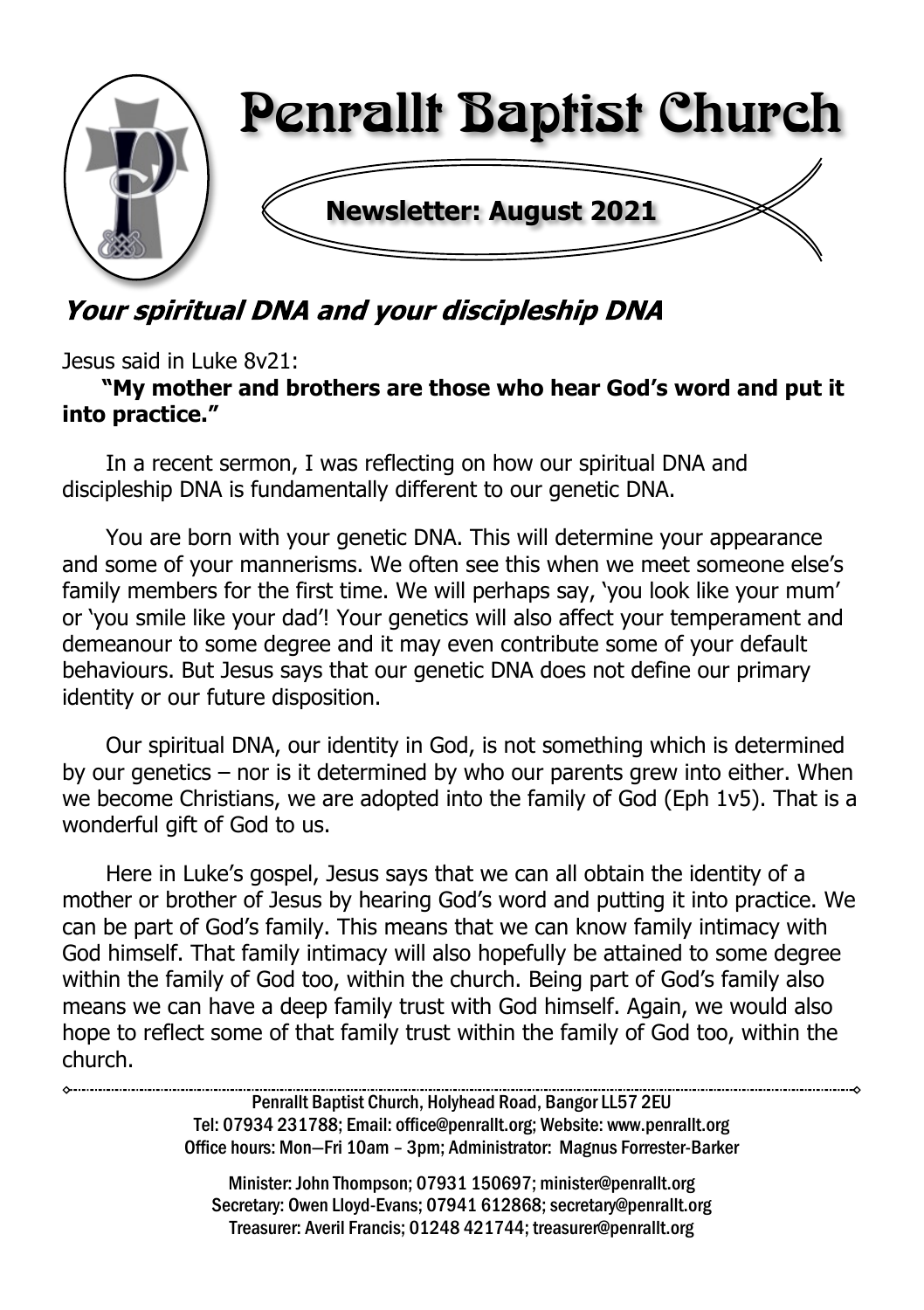As we grow in faith, we hopefully grow in our resemblance of Jesus. This is expressed through our own personalities. We hope to display the family likeness of Jesus. Perhaps we can think of this as developing our spiritual DNA so that it becomes a discipleship DNA: Jesus being seen in and through us.

We are reflecting on how we grow as disciples. How we love, trust and follow Jesus. The goal is to become more like him. To point to his love, to draw others to his love and to lead others to him. For them to discover salvation and for them to go on their discipleship journey too. And all for the glory of God.

Blessings,

John

Please note that John will be away until Monday 9th August.

# **Children's Birthdays in August**

26<sup>th</sup>: Reuben Tough

28th: Rees Allen

Not quite an August birthday, but Gwion Arthur Llewelyn Wright was born on 28<sup>th</sup> July 2021. We offer our congratulations to his parents, Ffion and Ryan, and welcome Gwion to the Penrallt family.

#### **Church Office**

The church administrator, Magnus, can be contacted on office@penrallt.org or 07934 231788 during the church office opening hours (10am – 3pm Monday to Friday, except Bank Holidays). NB Magnus is still working mostly from home at the moment, but the office hours still apply.

#### Deadline for next month's newsletter: Sunday 22nd August

Please send information to Magnus (office@penrallt.org). All items should be submitted by email as early as possible.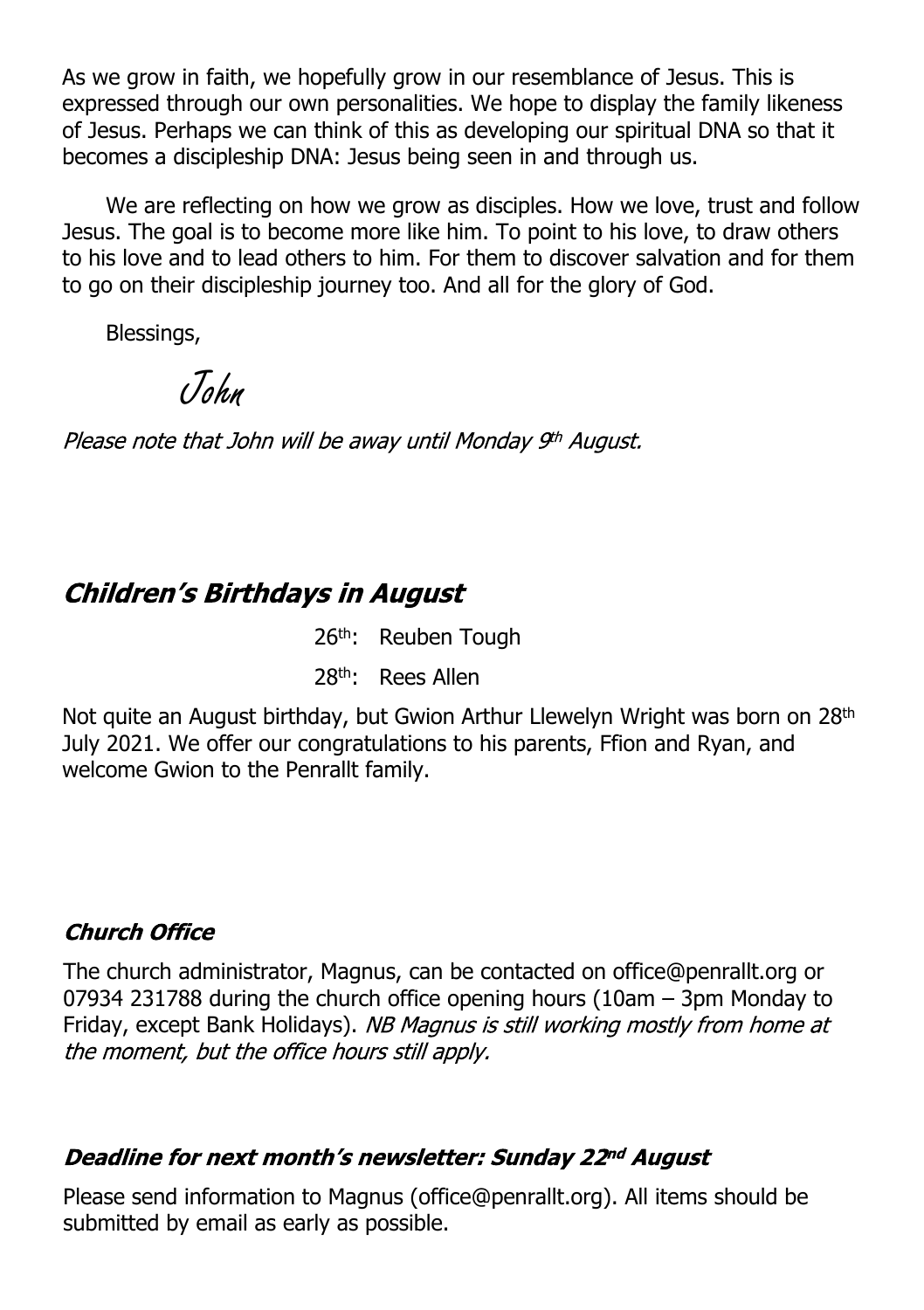# **Services This Month**

Our first two services in August will be in our now well-established pre-recorded format. The service pages can be followed at any time once they are up, but we recommend starting them at 10:30am on Sunday, then joining us for a chat on Zoom at 11:30am.

From 15th August we hope to hold all of our services in a hybrid format until further notice, with a small congregation in the building and others joining us on Zoom. For now it remains necessary to book a place if you want to attend in the building (booking links will be found on our website and emailed to the news mailing list). The services start at 10:30am on Sunday mornings except where otherwise noted. Children's activity packs should now be available each Sunday for those attending the service in the church building. Barring technical glitches, recordings will be available later on YouTube but we encourage you to join us on the day if you can.

Links to upcoming services, along with further information, can be found on our website ([www.penrallt.org/services\)](https://www.penrallt.org/services/index.php); there you will also find the pages for past services including recordings, where available, of live services.

#### **Sunday 1st August** (webpage)

What has God done for you? (Luke 8:23-39). Preacher: Lesley Jackson.

#### **Sunday 8th August** (webpage)

They laughed at him (Luke 8:40–56). Preacher: Peter Cousins.

#### **Sunday 15th August** (live)

Jesus sends out his disciples and the response of Herod (Luke 9:1–9). Preacher: John Thompson

#### **Sunday 22nd August** (live)

Jesus feeds 5,000 (Luke 9:10–17). Preacher: John Thompson. Join us for the dedication of Leo Crook.

#### **Sunday 29th August (All-Age Communion Service)** (live)

Back To School With God. Service led by Becca Williams, Wendy Lemon and John Thompson. Communion will be served in a covid-safe manner to those in the building; those on Zoom will need bread and wine (or equivalent) to fully take part.

Note that all this month's sermons apart from 29<sup>th</sup> August are part of our ongoing series, [Love, Trust and Follow Jesus](https://www.penrallt.org/sermons/series.php?sid=BAC). Previous sermons in the series can be found on our website.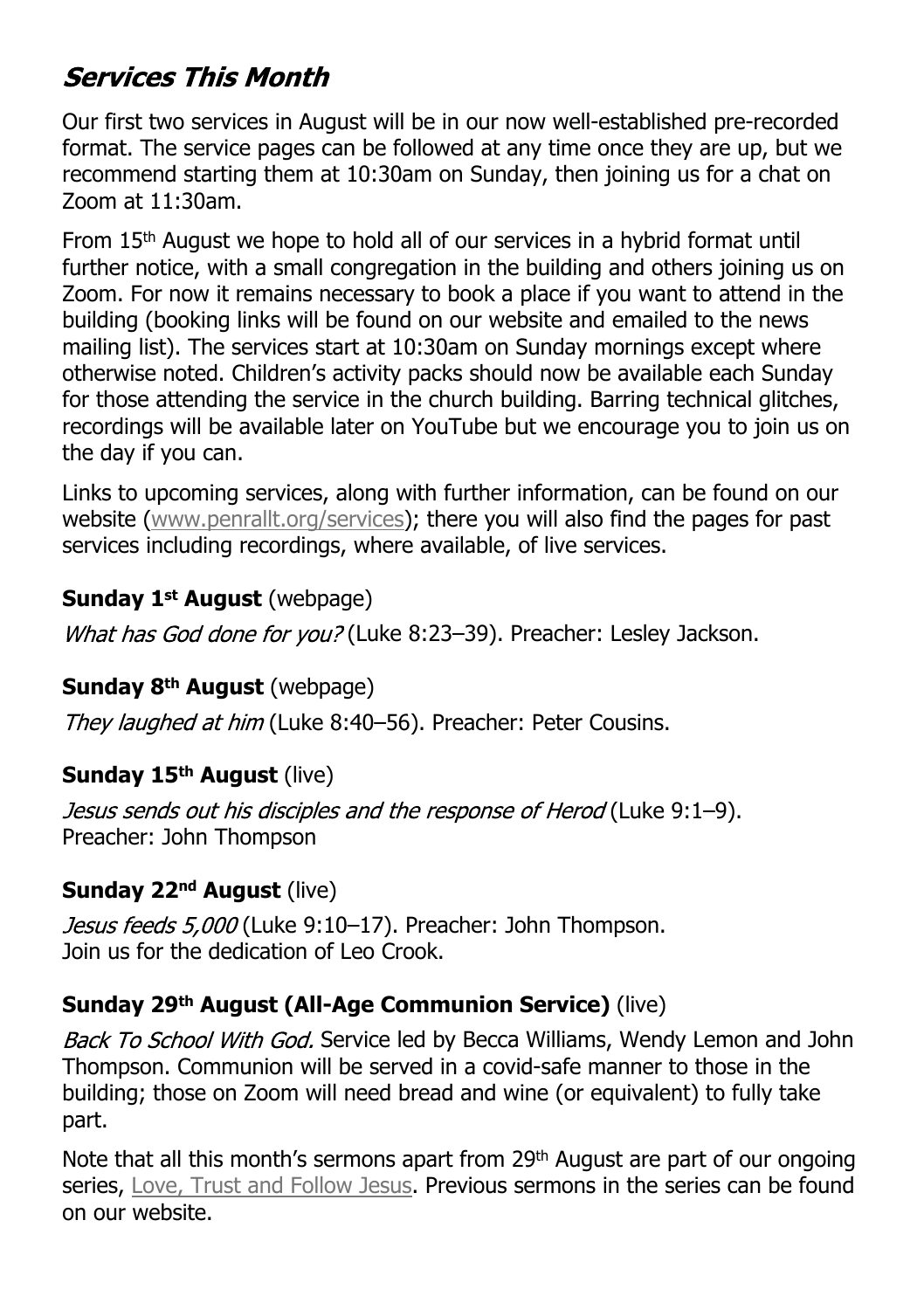# **◊ Building**

You must book a place if you wish to attend a service or event in our building. Booking links will be found on our website and will be emailed to the news mailing list (please contact [office@penrallt.org](mailto:office@penrallt.org) if you wish to join this). If you need to enter the church building for any other purpose, please contact the church office beforehand to obtain permission and arrange access.

# **◊ Church Picnic and Walk**

We will meet in Llanfairfechan at **1pm on Sunday 1st August** for a socially distanced picnic and a short walk along the promenade. All are welcome but booking a (free) ticket is essential. More details on the booking page: [https://www.eventbrite.co.uk/e/penrallt-family-fellowship-picnic-and-walk-in](https://www.eventbrite.co.uk/e/penrallt-beach-picnic-and-all-age-fellowship-fun-tickets-155583280781)[llanfairfechan-tickets-165181846349](https://www.eventbrite.co.uk/e/penrallt-beach-picnic-and-all-age-fellowship-fun-tickets-155583280781)

NB as our regular church family events are usually on the first Sunday afternoon of the month, we recommend checking our website or the Penrallt Baptist Church Facebook page in order to get the information before the newsletter arrives!

# **◊ Children's Work**

Sunday school for 5–11s meets online on Tuesdays at 6pm via Zoom, but is taking a break in August and will restart in September.

## **◊ Foodbank**

Bangor Cathedral Foodbank is open 2 – 3pm every Monday, Wednesday and Friday, operating from Tŷ Deiniol (the Diocesan Centre) next to Bangor Cathedral. A referral from another service is normally required to access the foodbank but they are able to give people up to two emergency food parcels without a referral. To find out more about how you can access or contribute to the foodbank please visit [www.bangorfoodbank.org](https://www.bangorfoodbank.org)

# **◊ Giving**

We quite understand that financial difficulties may impact your ability to give to the work of the church at this time. Please do not place yourself under additional financial strain. However, if you normally give to the weekly cash offering and would like to explore other ways of giving to the work at Penrallt, please speak to Averil, our Treasurer, who will be able to advise (treasurer@penrallt.org).

## **◊ Hardship Fund**

The church has a small fund overseen by the minister to help people in need. If you find yourself in financial difficulty or know someone else that is struggling, please speak with Sarah Jackson (sarah.jackson.home@gmail.com) or John Thompson (minister@penrallt.org) in confidence. And if you are in a position to add to the hardship fund, please speak to Averil Francis (treasurer@penrallt.org).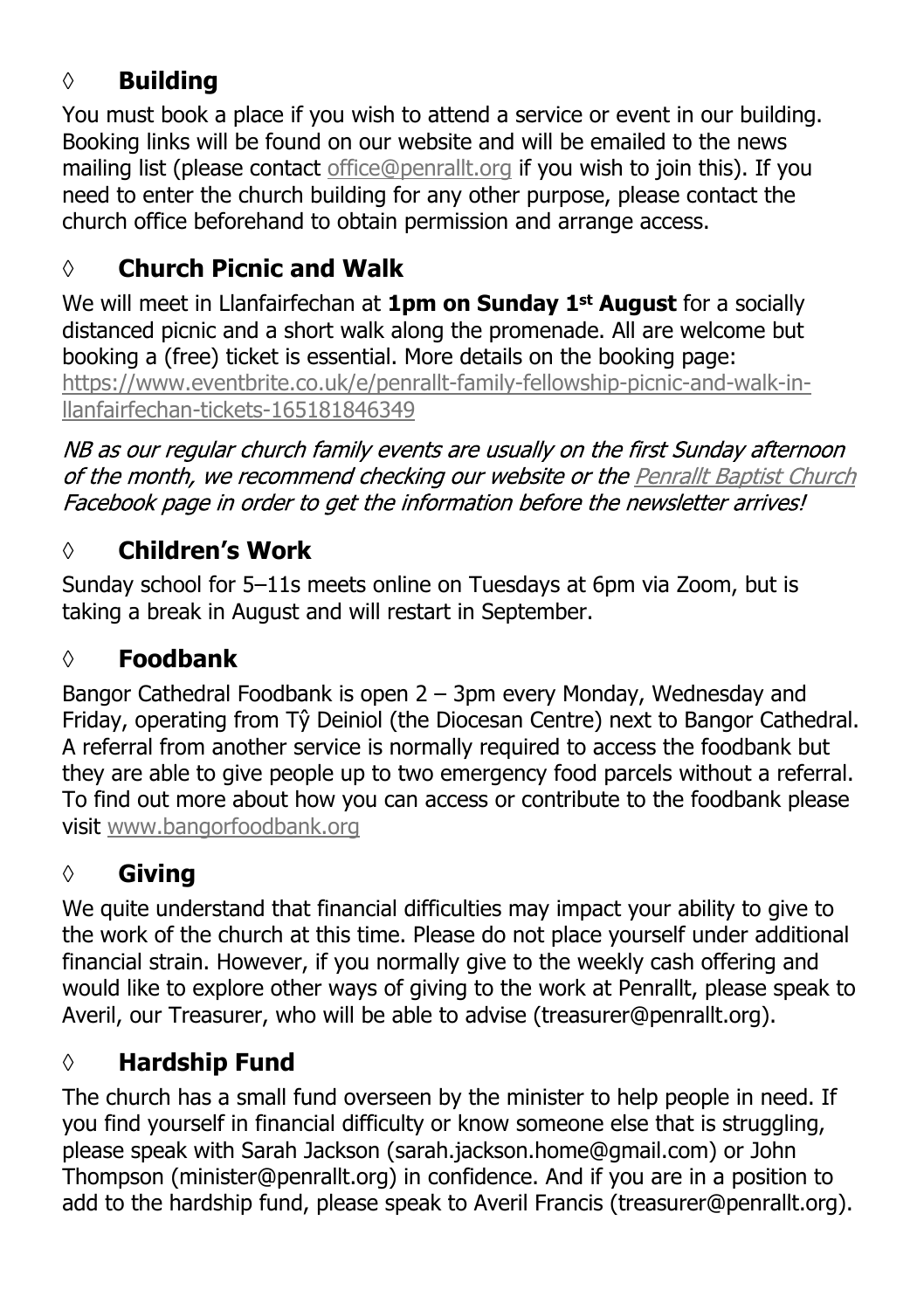# **◊ Homegroups / Contact, Care & Prayer**

We encourage you to join one of our homegroups if you are not already in one, as they are invaluable in helping us to deepen our relationship with the Lord and with one another. The groups currently meet on Zoom and other online platforms on Monday, Tuesday and Thursday evenings and on Tuesday and Friday mornings (most groups meet weekly). Contact the church office to find out more or be put in touch with a group. Note that some groups will be taking a break or running a reduced programme over the summer holiday period.

There are contact, care and prayer groups to enable people to stay connected and receive prayer support even if they are not in a homegroup; these groups do not meet together but each one has a designated person to contact the other group members regularly. Once again, please contact the church office if you are not part of a contact, care & prayer group or a homegroup and would like to be.

# **◊ Pastoral Help**

If you have issues of concern about your own or someone else's welfare, please contact a member of the Pastoral Care team: Magnus Forrester-Barker (07890 109645); Geoff Moore (01248 410582); Monica Morris (01407 840439), John Thompson (07931 150697).

# **◊ Penrallt on Facebook and YouTube**

We have three Facebook groups:

- Penrallt ([www.facebook.com/groups/2402772192](https://www.facebook.com/groups/2402772192)) a general group for information and social interaction
- Penrallt Praver Point ([www.facebook.com/groups/302627593231755](https://www.facebook.com/groups/302627593231755)) a private group (as defined by Facebook, i.e. request to join) specifically to share prayer requests and encouragements
- Penrallt Students ([www.facebook.com/groups/195300234272943\)](https://www.facebook.com/groups/195300234272943)

#### There is also a Facebook page and a YouTube channel (both called Penrallt Baptist Church):

- [www.facebook.com/penralltbc](https://www.facebook.com/penralltbc)
- [www.youtube.com/channel/UCwK0\\_lPqAVqGKwQREg6JhHg](https://www.youtube.com/channel/UCwK0_lPqAVqGKwQREg6JhHg)

On our YouTube channel you will find videos of most of the live services we have held in the past few months (a few are missing due to technical issues) as well as sermons, Bible readings and occasionally other videos from our online services. If you missed [Becca's induction service](https://youtu.be/nW-_TM9TT_4) in July you will now find that on our channel, complete with the talk from Phil Davies for which the video didn't work in the service itself.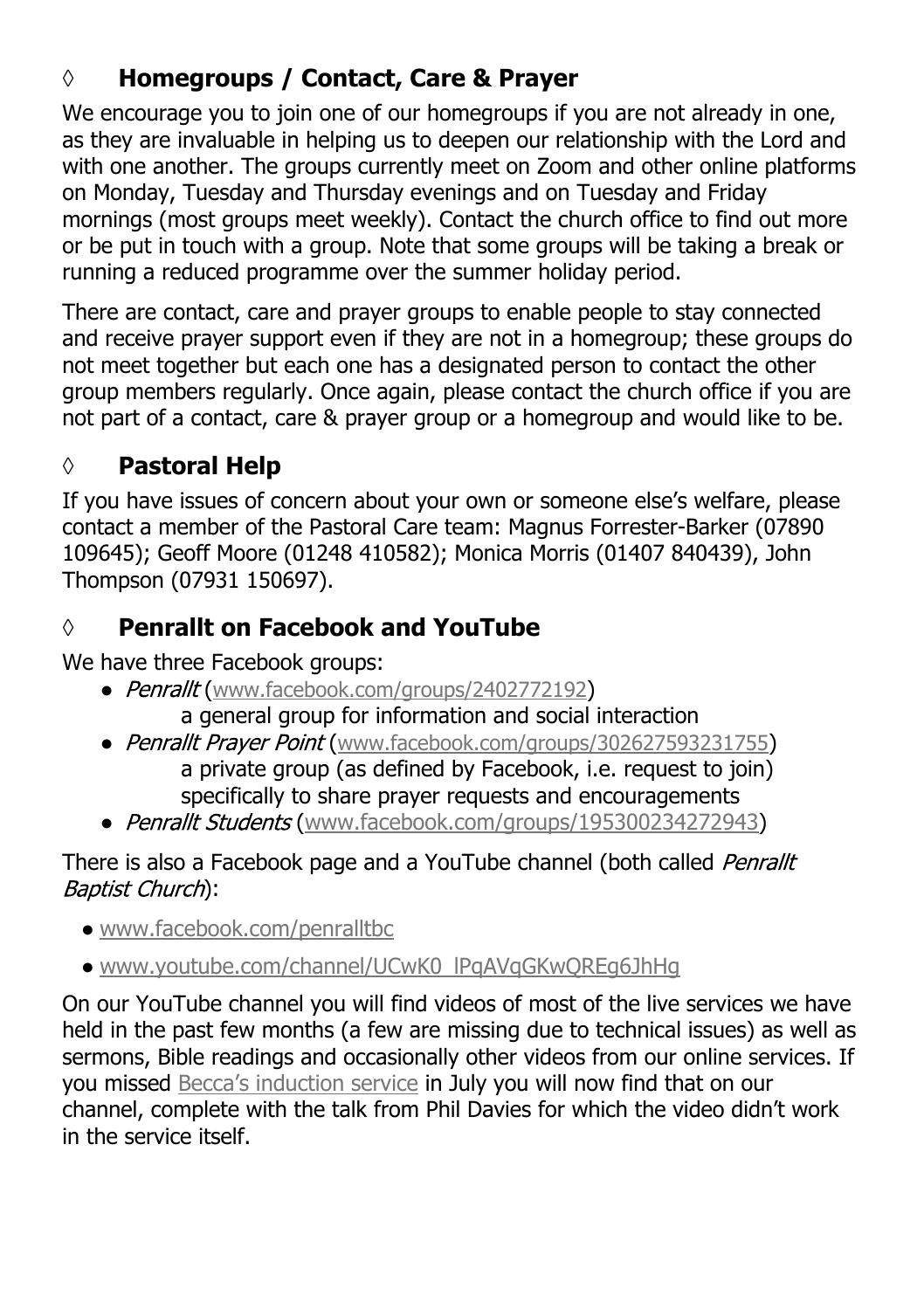### **◊ Praise at the Pier**

We will be joining together with the other churches of Cytûn for an afternoon of praise at Bangor Pier on Sunday 22nd August, starting at 3pm. Welsh Government covid restrictions will apply. Bring a chair or blanket to sit on the grass.

### **◊ Prayer Resources**

Send prayer requests, thanksgivings and testimonies to our email prayer diary via office@penrallt.org – email this address, too, to subscribe to the prayer diary, which goes out every week (usually on Mondays). We also have a Facebook prayer group (see above) which allows more interactive sharing of prayer requests and updates, and prayer meetings via Zoom on **Wednesdays at 11:30am** (note that this is a new start time, half an hour earlier than before) and **Saturdays at 8:30am**; please contact the church office if you need the connection details for either meeting (which are also posted in the prayer diary every week). Both these meetings should continue running throughout the summer holiday season.

The Baptist Union have resources for prayer and reflection at [www.baptist.org.uk/Groups/338269/Prayer\\_and\\_reflections.aspx](https://www.baptist.org.uk/Groups/338269/Prayer_and_reflections.aspx) and at [www.nwba.org.uk/](http://www.nwba.org.uk/) with encouraging articles and stories, prayer broadcasts and reflections.

### **◊ Youth Events**

Our youth activities usually take place on Thursdays at 7pm. They are taking a break during August but watch out for details of the exciting events coming up in the autumn. Our youth worker, Becca ([youth@penrallt.org\)](mailto:youth@penrallt.org), is available to contact over the summer.



A scout camp somewhere in France, which Peter Calvert was helping to lead (see the Focus article on the next page).